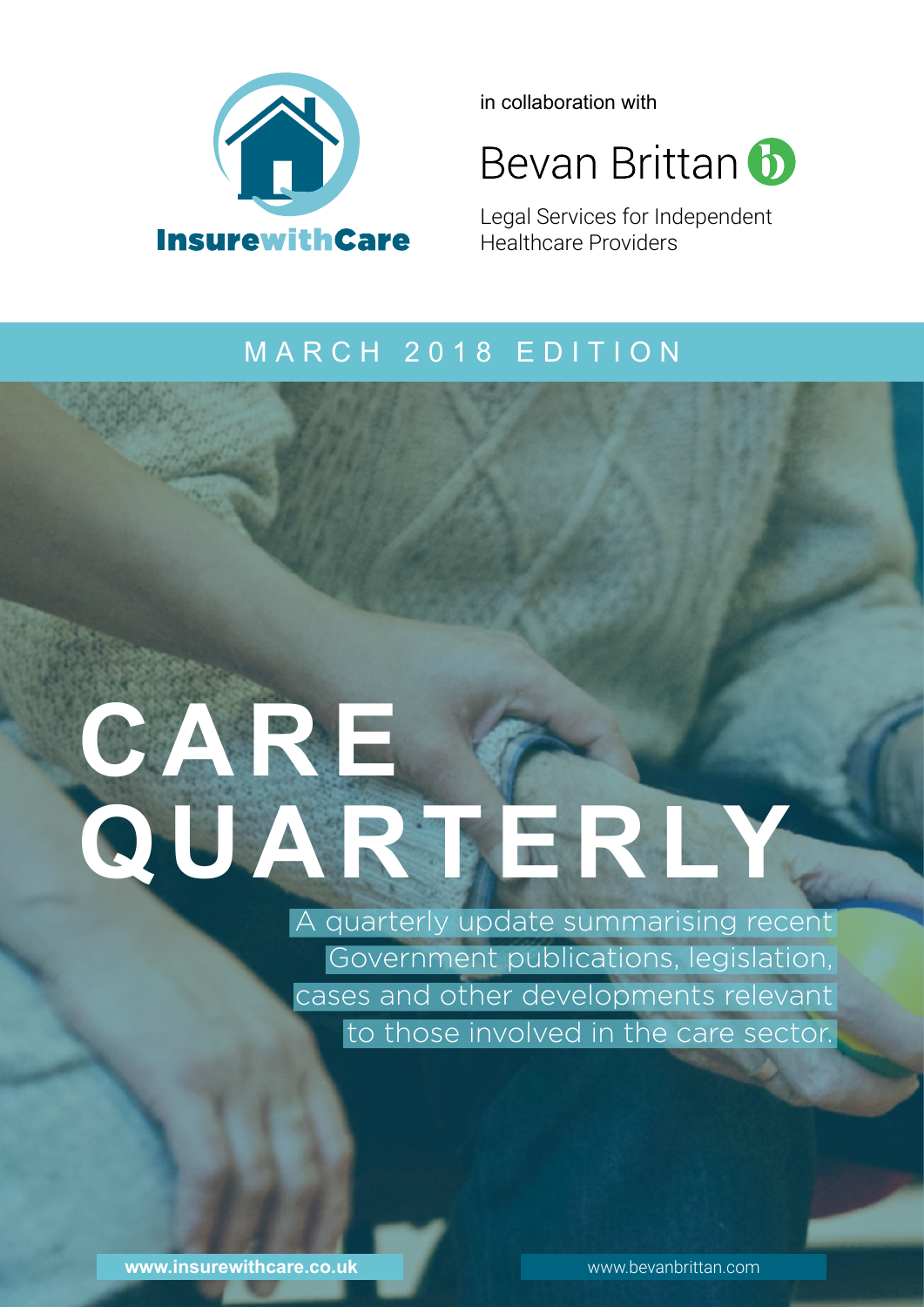

### **Adult Social Services**

**[LGSCO: Clarity for councils about way Ombudsman](https://www.lgo.org.uk/information-centre/news/2018/jan/clarity-for-councils-about-way-ombudsman-will-investigate-financial-assessment-complaints)  [will investigate financial assessment complaints:](https://www.lgo.org.uk/information-centre/news/2018/jan/clarity-for-councils-about-way-ombudsman-will-investigate-financial-assessment-complaints)**  tthe Local Government and Social Care Ombudsman

has confirmed that councils cannot take personal injury awards into account when carrying out financial assessments for social care packages, following the High Court's decision in *R (ZYN) v Walsall MBC [2014] EWHC 1918 (Admin)*. This follows an investigation into Wokingham BC, where the LGSCO upheld a complaint that the Council had failed to assess Ms K's daughter's finances properly by failing to disregard the daughter's [pe](https://www.lgo.org.uk/information-centre/news/2018/jan/clarity-for-councils-about-way-ombudsman-will-investigate-financial-assessment-complaints)rsonal injury payment.

*24th January 2018*

#### **[NAO: The adult social care workforce in England:](https://www.nao.org.uk/wp-content/uploads/2018/02/The-adult-social-care-workforce-in-England.pdf)**

this report concludes that the DHSC is not doing enough to support a sustainable social care workforce. The number of people working in care is not meeting the country's growing care demands and unmet care needs are increasing. It recommends that the Department produces a robust national workforce strategy with the support of the Ministry of Housing, Communities and Local Government and that it encourages local and regional bodies to align their own plans to it. The Department also needs to invest more to enable commissioners to set appropriate fees for providers, so they can pay staff adequately and afford to offer career [de](https://www.nao.org.uk/wp-content/uploads/2018/02/The-adult-social-care-workforce-in-England.pdf)velopment and training opportunities. *8th February 2018*

#### **[DfE: Social Work England – Secondary legislative](https://consult.education.gov.uk/social-work-england-implementation-team/social-work-england-consultation-on-secondary-legi/)**

**[framework:](https://consult.education.gov.uk/social-work-england-implementation-team/social-work-england-consultation-on-secondary-legi/)** seeks views on the policy underpinning draft regulations for Social Work England - the new regulator for the social work profession in England. Social Work England's primary objective will be protection of the public, which it will achieve through setting professional, education and training standards for social workers, and providing assurance that those registered meet the standards, are qualified and remain fit to practise. The consultation includes draft illustrative Social Workers Regulations, which show how the proposals document are likely to appear in the legislative framework. The consultation closes on 21 [Ma](https://consult.education.gov.uk/social-work-england-implementation-team/social-work-england-consultation-on-secondary-legi/)rch 2018.

*8th February 2018*

**[VODG: Challenges can fuel change – A VODG](https://www.vodg.org.uk/wp-content/uploads/2018-VODG-Challenges-can-fuel-change.pdf)  [contribution to Civil Society Futures:](https://www.vodg.org.uk/wp-content/uploads/2018-VODG-Challenges-can-fuel-change.pdf)** this discussion paper outlines what social care providers believe are the future hopes for the sector as well as the barriers that block progress. Based on the views of VODG members, the paper argues that voluntary social care organisations must adapt to be sustainable. The publication contributes the national independent inquiry [int](https://www.vodg.org.uk/wp-content/uploads/2018-VODG-Challenges-can-fuel-change.pdf)o English civil society, Civil Society Futures. *26h February 2018*

**[Social care: care home market:](http://researchbriefings.files.parliament.uk/documents/CBP-8003/CBP-8003.pdf)** This briefing considers the current structure of the care home market in England, as well as issues facing the sector and how private clients tend to pay more than local authorityfunded residents.

 $\mathbf{r}$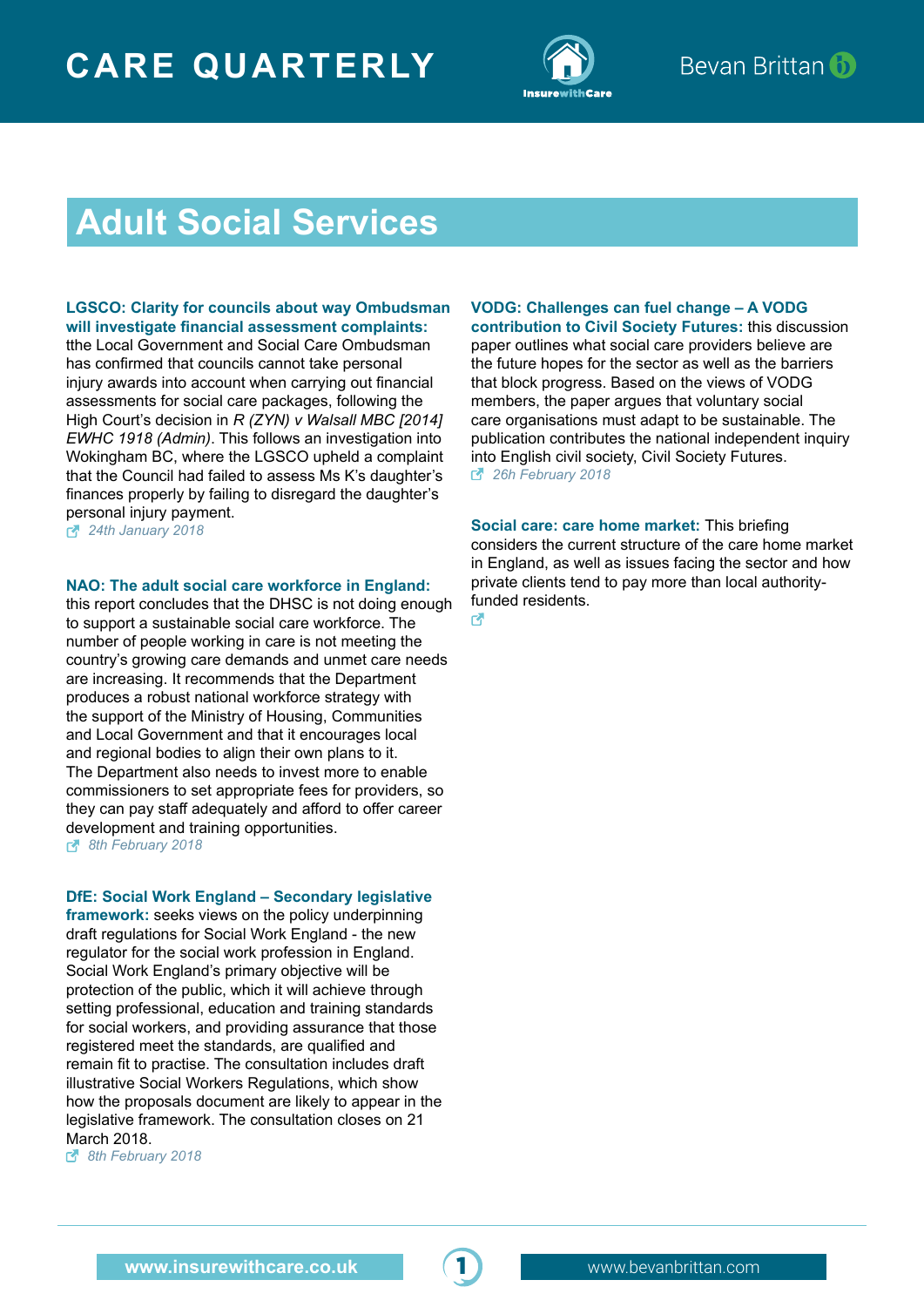

### **Children's Services**

#### **[T \(A Child: Care Order: Beyond Parental Control:](http://www.bailii.org/ew/cases/EWFC/OJ/2018/B1.html)  [Deprivation of Liberty: Authority to Administer](http://www.bailii.org/ew/cases/EWFC/OJ/2018/B1.html)  [Medication\) \[2017\] EWFC B1 \(Fam Ct\):](http://www.bailii.org/ew/cases/EWFC/OJ/2018/B1.html)** the local

authority applied for a final care order in respect of a 13-year-old boy, T, who had been diagnosed with autistic spectrum disorder and severe learning disability. He displayed extremely challenging behaviour and resided in a specialist residential unit under an interim care order. It was agreed that the circumstances in which T lived amounted to a deprivation of his liberty. The issues were: whether T was "beyond parental control" for the purposes of s.31(2)(b)(ii) of the Children Act 1989; whether a care order should be made; where T should reside; and whether, as recommended by a psychiatrist at X, Risperidone (an anti-psychotic) and Melatonin (a sleep aid) should be administered to T.

The court ruled that the local authority did need authorisation from the court to administer these medications, as this involved an interference with T's mother's art.8 rights. The court held that it was lawful for the local authority to deprive T of his liberty at the unit but the court limited that authorisation to a period of six months.

*5th January 2018*

#### **[Ofsted: Social care commentary – Children's](https://www.gov.uk/government/speeches/social-care-commentary-childrens-homes)**

**[homes:](https://www.gov.uk/government/speeches/social-care-commentary-childrens-homes)** Eleanor Schooling, Ofsted's National Director, Social Care, writes about how it is possible for homes to support 'hard-to-place' children and still achieve a good or better inspection outcome.

*9th January 2018*

#### **[Ofsted: Guide to registration for children's social](https://www.gov.uk/government/uploads/system/uploads/attachment_data/file/678776/Guide_to_registration_for_childrens_social_care_services_Feb_2018.pdf)**

**[care services:](https://www.gov.uk/government/uploads/system/uploads/attachment_data/file/678776/Guide_to_registration_for_childrens_social_care_services_Feb_2018.pdf)** updated guidance for social care providers on whether they need to apply for registration and what processes the application will go through before it can decide whether the applicant is suitable to be registered as a social care provider or manager.

There is also an updated **[Checklist for children's](https://www.gov.uk/government/uploads/system/uploads/attachment_data/file/678771/Register_as_a_children_s_social_care_provider_-_checklist.pdf)  [social care application](https://www.gov.uk/government/uploads/system/uploads/attachment_data/file/678771/Register_as_a_children_s_social_care_provider_-_checklist.pdf)** listing the documents that must be submitted as part of a children's social care application.

*2nd February 2018*

### **[Local Authority \(Duty to Secure Early Years](http://www.legislation.gov.uk/uksi/2018/146/contents/made)  [Provision Free of Charge\) \(Amendment\) Regulations](http://www.legislation.gov.uk/uksi/2018/146/contents/made)**

**[2018 \(SI 2018/146\):](http://www.legislation.gov.uk/uksi/2018/146/contents/made)** these regulations, which come into force on 1 April 2018, amend SI 2014/2147 so as to introduce a net earnings threshold of £15,400 pa to determine eligibility for the 2 year old early education entitlement under Universal Credit. Local authorities will be under a duty to secure that free childcare is available to children who are eligible under the revised criteria. Local authorities will be required to ensure that appropriate provision is available for all eligible children and to enter into arrangements with providers to this [en](http://www.legislation.gov.uk/uksi/2018/146/contents/made)d.

*7th February 2018*

#### **[DfE: Changes to statutory guidance – Working](https://www.gov.uk/government/uploads/system/uploads/attachment_data/file/683115/Changes_to_statutory_guidance-_Working_Together_to_Safeguard_Children.pdf)  [Together to Safeguard Children; and new](https://www.gov.uk/government/uploads/system/uploads/attachment_data/file/683115/Changes_to_statutory_guidance-_Working_Together_to_Safeguard_Children.pdf)**

**[regulations:](https://www.gov.uk/government/uploads/system/uploads/attachment_data/file/683115/Changes_to_statutory_guidance-_Working_Together_to_Safeguard_Children.pdf)** Government consultation response: sets out the Government's response and next steps following the October 2017 consultation on significant revisions to the statutory guidance which sets out what is expected of organisations, individually and jointly, to safeguard and promote the welfare of children. These revisions reflect the legislative changes introduced through the Children and Social Work Act 2017 and new 'child death review' guidance. It states that the statutory instruments will be debated and voted on by Parliament in the Spring. Following commencement of the relevant provisions of the Children and Social Work Act 2017, an updated version of 'Working Together to Safeguard Children' will be published, and the new safeguarding arrangements will come into effect. Local areas will have 12 months from the date of commencement to develop and publish their arrangements, and a further three months to implement them in full.

*26th February 2018*

2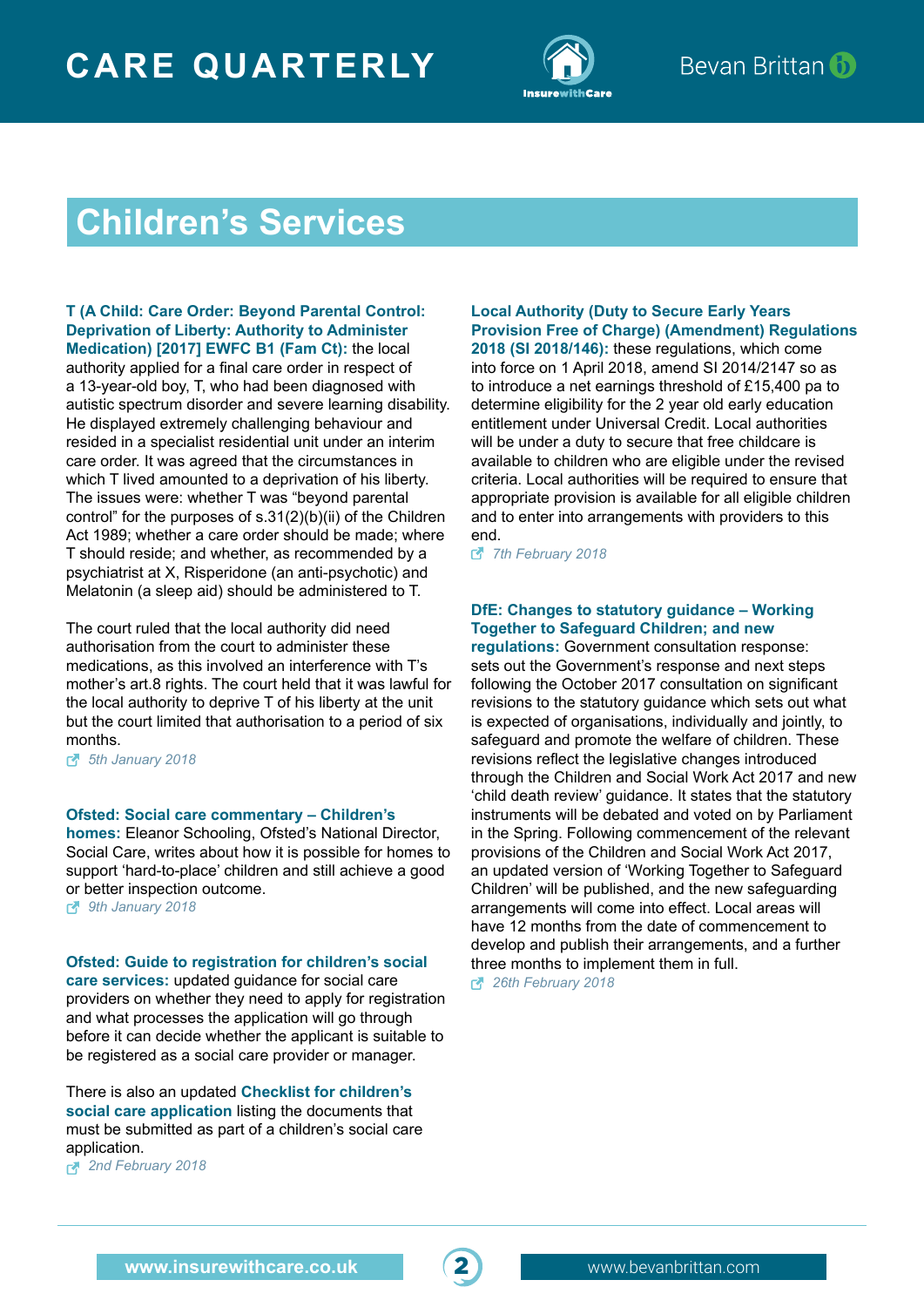

### **Employment**

#### **'Sleep-ins' and the minimum wage**

On 20 March 2018, the Court of Appeal heard an appeal against the decision in **Focus Care Agency Limited v Roberts,** on the application of a 'multifactorial test' to determine whether a worker is entitled to the national minimum while they are present at work, even if asleep. The Court of Appeal decision at time of publication is not yet available. The Court decision will clarify whether employees who are required to sleep at work

are undertaking 'time work' for the whole time they are present at work; or whether they are only entitled to be paid the national minimum wage for the time that they are awake and carrying out their duties.

### **Health & Social Care**

#### **[Shared Lives Plus: Guide to Personal Health](https://sharedlivesplus.org.uk/images/publications/Personal_Health_Budgets_2018.pdf)**

**[Budgets 2018:](https://sharedlivesplus.org.uk/images/publications/Personal_Health_Budgets_2018.pdf)** this report, produced in partnership with NHS England, demonstrates how voluntary, community and social enterprise organisations are driving innovation and supporting personal health budget expansion across the country, working in partnership with statutory services to provide a range of advice, support and care services, which fit around the lives of the people and community they are designed to support.

*24th January 2018*

#### **[LGA: Meeting the health and wellbeing needs of](https://www.local.gov.uk/sites/default/files/documents/LGA_Meeting%20the%20health%20and%20wellbeing%20of%20young%20carers_22%2019_January%202018.pdf)**

**[young carers:](https://www.local.gov.uk/sites/default/files/documents/LGA_Meeting%20the%20health%20and%20wellbeing%20of%20young%20carers_22%2019_January%202018.pdf)** the Children and Families Act 2014 and the Care Act 2014 place a legal duty on local authorities to identify young carers and carry out both a needs assessment and a transition assessment to consider the impact on the child and whole family. These case studies from the LGA highlight the good work being done by councils to minimise the impact of young [ca](https://www.local.gov.uk/sites/default/files/documents/LGA_Meeting%20the%20health%20and%20wellbeing%20of%20young%20carers_22%2019_January%202018.pdf)rers' responsibilities.

*25th January 2018*



3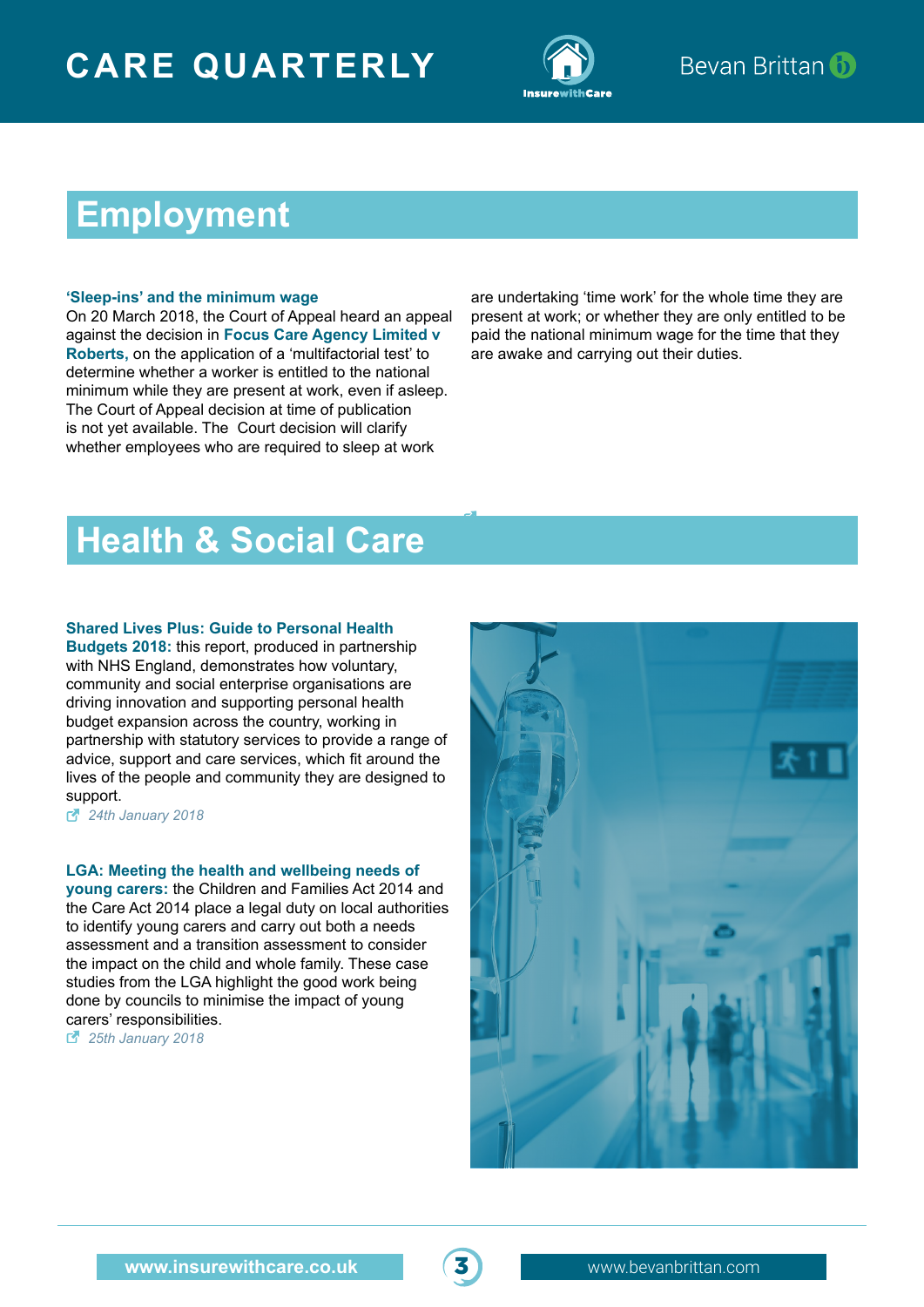

### **Access to Information**

#### **[Freedom of Information](https://services.parliament.uk/bills/2017-19/freedomofinformationamendment.html)**

**[\(Amendment\) Bill:](https://services.parliament.uk/bills/2017-19/freedomofinformationamendment.html)** this Private Member's Bill has been introduced into the Commons by Louise Haigh MP and received its 1st Reading. The Bill would extend the application of the Freedom of Information Act 2000 to private contractors performing public services. It would also implement recommendation of the 2015 independent review of FOI, including introducing a statutory time limit for internal reviews, and providing that an offence under the Act should be triable either way. *24th January 2018*

**[ICO: Former council worker fined](https://ico.org.uk/about-the-ico/news-and-events/news-and-blogs/2018/02/former-council-worker-fined-for-sharing-personal-information/)  [for sharing personal information](https://ico.org.uk/about-the-ico/news-and-events/news-and-blogs/2018/02/former-council-worker-fined-for-sharing-personal-information/)  [about schoolchildren and](https://ico.org.uk/about-the-ico/news-and-events/news-and-blogs/2018/02/former-council-worker-fined-for-sharing-personal-information/)  [parents via Snapchat:](https://ico.org.uk/about-the-ico/news-and-events/news-and-blogs/2018/02/former-council-worker-fined-for-sharing-personal-information/)** reports that Westminster Magistrates' Court has fined a former local authority education worker £850 and ordered her to pay £713, after she

pleaded guilty to three offences of unlawfully obtaining and disclosing personal data, in breach of s.55 of the Data Protection Act 1998. The ICO brought the prosecution after the worker took a screenshot of a council spreadsheet concerning children and their eligibility for free school meals then sent it to the estranged parent of one of the pupils.

*22nd February 2018*

#### **[NHS and social care data: off](https://www.digital.nhs.uk/article/8499/NHS-and-social-care-data-off-shoring-and-the-use-of-public-cloud-services-guidance)[shoring and the use of public](https://www.digital.nhs.uk/article/8499/NHS-and-social-care-data-off-shoring-and-the-use-of-public-cloud-services-guidance)**

**[cloud services:](https://www.digital.nhs.uk/article/8499/NHS-and-social-care-data-off-shoring-and-the-use-of-public-cloud-services-guidance)** This guidance sets out expectations for health and care organisations who want to use cloud services or data offshoring to store patient information. It aims to ensure that organisations know how to use these solutions safely and securely, particularly in relation to the introduction of GDPR. The standards will enable

NHS organisations to benefit from the flexibility and cost savings associated with the use of cloud facilities.

 $\mathsf{F}_1$ 

#### **[2017/18 Data Security and](https://www.gov.uk/government/uploads/system/uploads/attachment_data/file/675420/17-18_statement_of_requirements_Branded_template_final_22_11_18-1.pdf)  [Protection Requirements:](https://www.gov.uk/government/uploads/system/uploads/attachment_data/file/675420/17-18_statement_of_requirements_Branded_template_final_22_11_18-1.pdf)**

Guidance from the Department of Health and Social Care explains what all health and care organisations will be expected to do to demonstrate that they are putting into practice the 10 data security standards recommended by the National Data Guardian. It also includes more details about the assurance framework for April 2018 [on](https://www.gov.uk/government/uploads/system/uploads/attachment_data/file/675420/17-18_statement_of_requirements_Branded_template_final_22_11_18-1.pdf)wards. R

### **Mental Health - Publications/Guidance**

#### **[Promising approaches to](https://www.ageuk.org.uk/globalassets/age-uk/documents/reports-and-publications/reports-and-briefings/health--wellbeing/rb_feb2018_promising_approaches_to_living_well_with_dementia_report.pdf)**

**[dementia.](https://www.ageuk.org.uk/globalassets/age-uk/documents/reports-and-publications/reports-and-briefings/health--wellbeing/rb_feb2018_promising_approaches_to_living_well_with_dementia_report.pdf)** This AgeUK report identifies a number of interventions that are evidenced, cost effective and scalable, and which could be replicated by NHS Trusts, care providers and primary care services. It highlights projects which provide counselling for the newly diagnosed; encourage people to get involved in arts and crafts activities; and help people to reminisce through dance. M

#### **[Don't be left in the dark: children](https://www.local.gov.uk/sites/default/files/documents/15.9%20DBLITD%20mental_health_v07_web.pdf)  [and young people's mental](https://www.local.gov.uk/sites/default/files/documents/15.9%20DBLITD%20mental_health_v07_web.pdf)**

**[health.](https://www.local.gov.uk/sites/default/files/documents/15.9%20DBLITD%20mental_health_v07_web.pdf)** At least one in ten children and young people are affected by mental health problems, and the unreported figures are likely to be even higher. This short guide